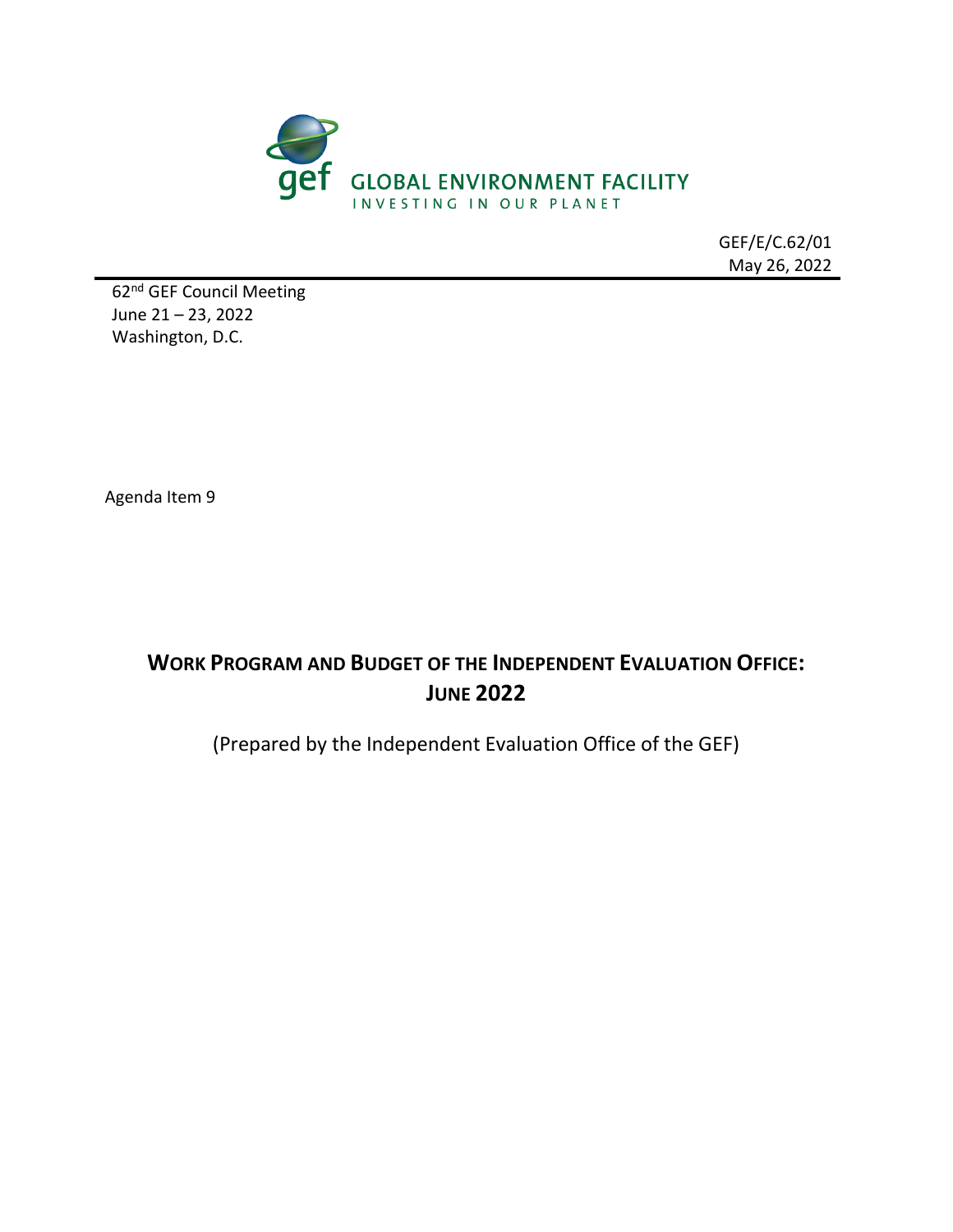## **Recommended Council Decision**

The Council, having reviewed the "Work Program and Budget Report of the GEF Independent Evaluation Office: June 2022," acknowledges the progress made by the Independent Evaluation Office in the reporting period, and approves the IEO budget for FY23.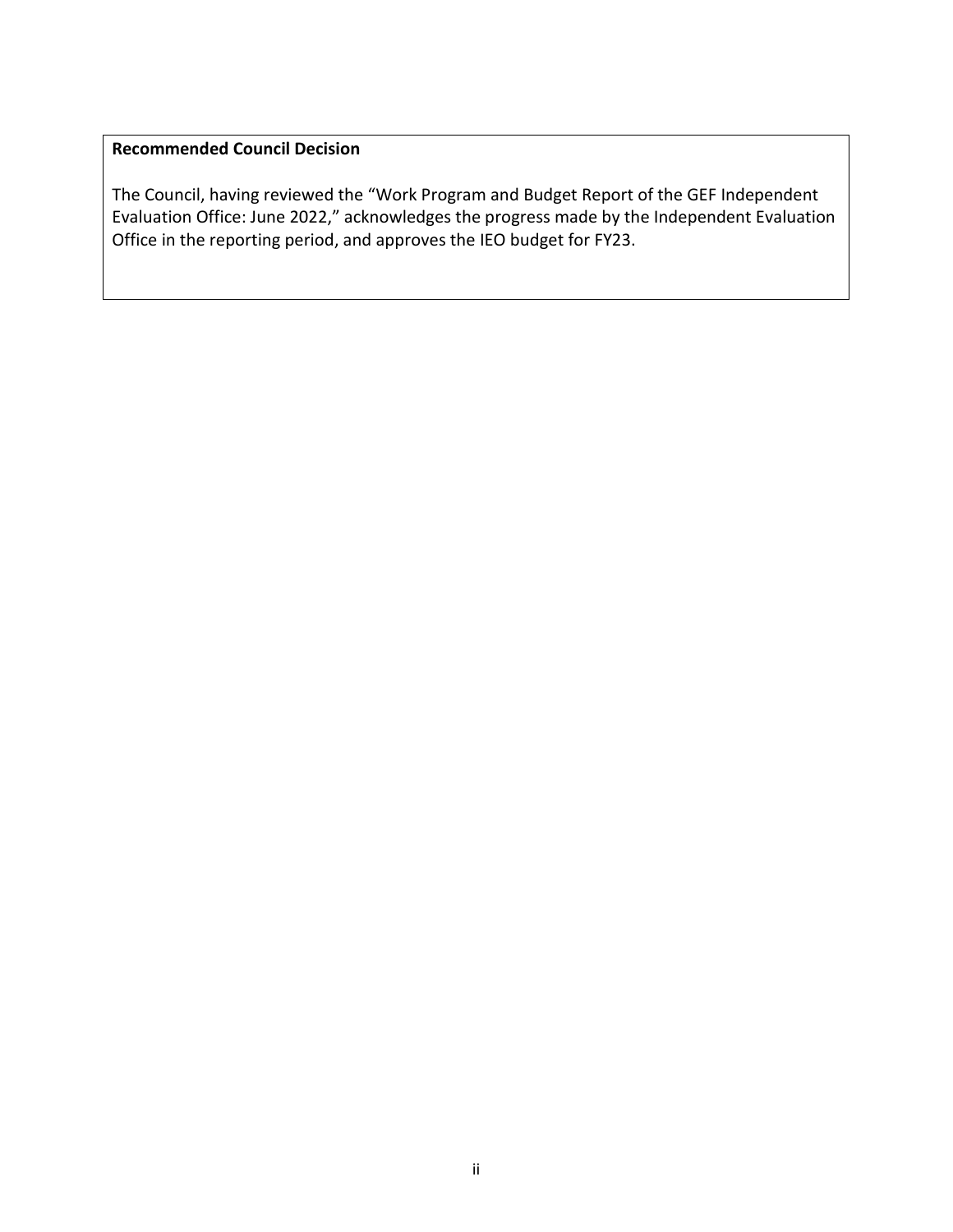#### TABLE OF CONTENTS

| I.   |     | Introduction                                                                                                             |
|------|-----|--------------------------------------------------------------------------------------------------------------------------|
| П.   |     | <b>Evaluation Work in Progress</b>                                                                                       |
|      | 1.  |                                                                                                                          |
|      | 2.  | Study on the Impacts of the COVID-19 Pandemic on Project Design and Performance  1                                       |
|      | 3.  | Strategic Country Cluster Evaluation of Mekong River Ecosystem: Cambodia, Lao PDR, and Vietnam                           |
|      | 4.  |                                                                                                                          |
|      | 5.  |                                                                                                                          |
|      | 6.  |                                                                                                                          |
|      | 7.  |                                                                                                                          |
|      | 8.  |                                                                                                                          |
|      | 9.  |                                                                                                                          |
|      | 10. | Socioeconomic Co-Benefits in the GEF with a Focus on Biodiversity and Multifocal Projects 4                              |
|      | 11. |                                                                                                                          |
|      | 12. | Least Developed Countries Fund/Special Climate Change Fund Annual Evaluation Reports 2023                                |
|      | 13. |                                                                                                                          |
| III. |     |                                                                                                                          |
| IV.  |     |                                                                                                                          |
| V.   |     | Draft Indicative Work Program and Budget for GEF-8 manufacture manufacture manufacture Mork Program and Budget for GEF-8 |
|      | 1.  |                                                                                                                          |
|      | 2.  |                                                                                                                          |

#### **TABLES**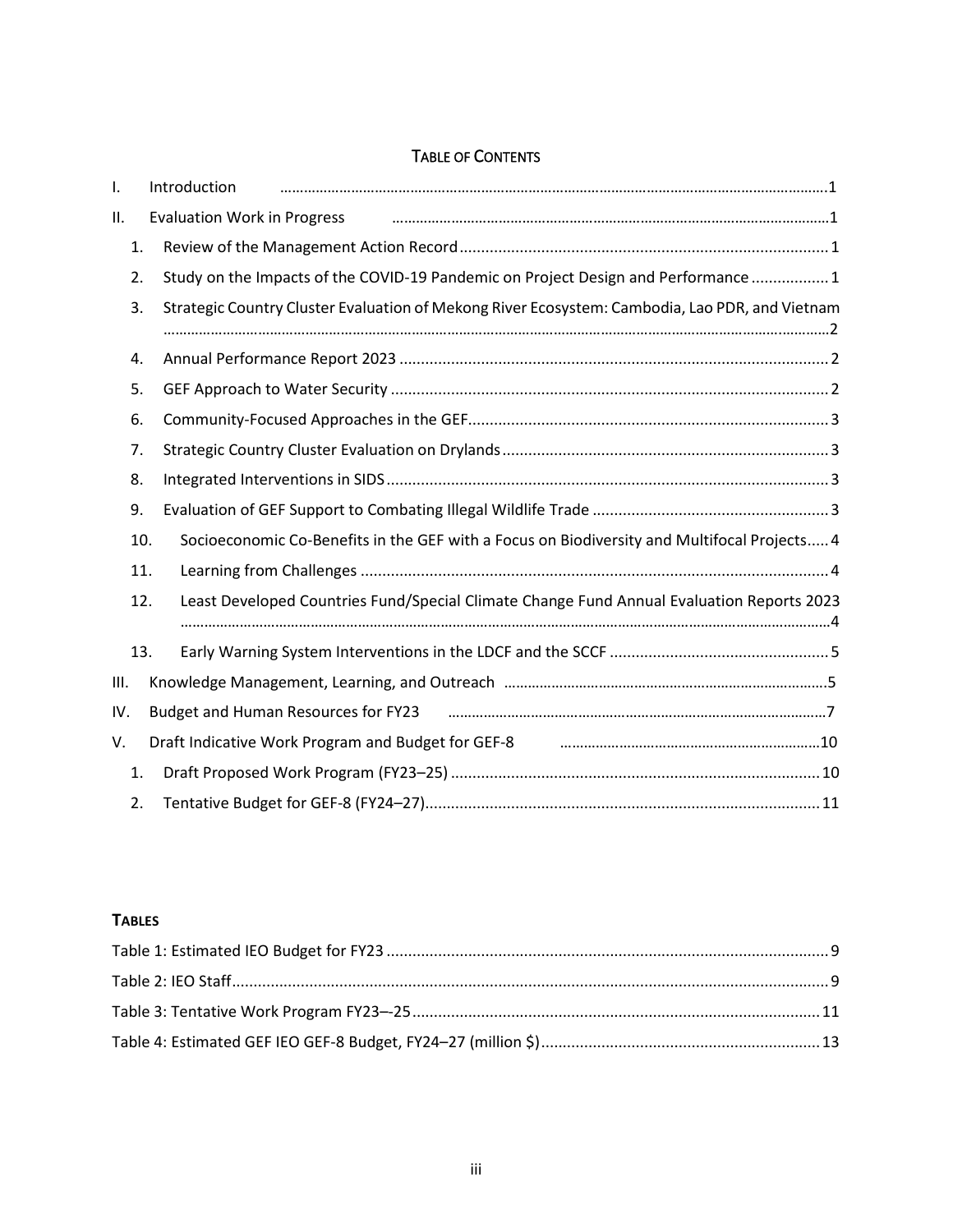#### **EXECUTIVE SUMMARY**

1. The Independent Evaluation Office (IEO) of the Global Environment Facility (GEF) completed the Seventh Comprehensive Evaluation of the GEF (OPS7) and presented the full report at the September 2021 virtual replenishment meeting and at the December 2021 virtual Council meeting. The recommendations in the overall OPS7 report were adopted by the Council in December 2021. The recommendations of the individual evaluations underpinning OPS7 were adopted between December 2018 and December 2021, when these evaluations were presented to the Council. The OPS7 report was finalized in January 2022 after its presentation to the Council. The IEO has since completed three evaluations: an Evaluation of GEF Support to Sustainable Forest Management; a Study on Climate Risk, Adaptation, and Resilience in the GEF Trust Fund; and an Evaluation of GEF Enabling Activities. The IEO has also developed guidelines for program evaluation. This report includes an update on the evaluations in progress and the knowledge management and communication activities to disseminate OPS7 evaluation findings during the reporting period. Finally, the budget and staffing of the IEO for fiscal year (FY) 2023, which is the last year for the IEO under GEF-7, is presented for Council approval; savings were realized in the FY22 budget mainly due to limited travel. The full evaluation reports and the guidelines for program evaluation are provided respectively in the following Working and Information Documents:

#### IEO Working Documents

- 1. GEF/E/C.62/02 Evaluation of GEF Support to Sustainable Forest Management
- 2. GEF/E/C.62/03 Study on Climate Risk, Adaptation, and Resilience in the GEF Trust Fund

#### IEO Information Documents

- 3. GEF/E/C.62/Inf.01 Evaluation of GEF Enabling Activities
- 4. GEF/E/C.62/Inf.02 Guidelines for Conducting Program Evaluation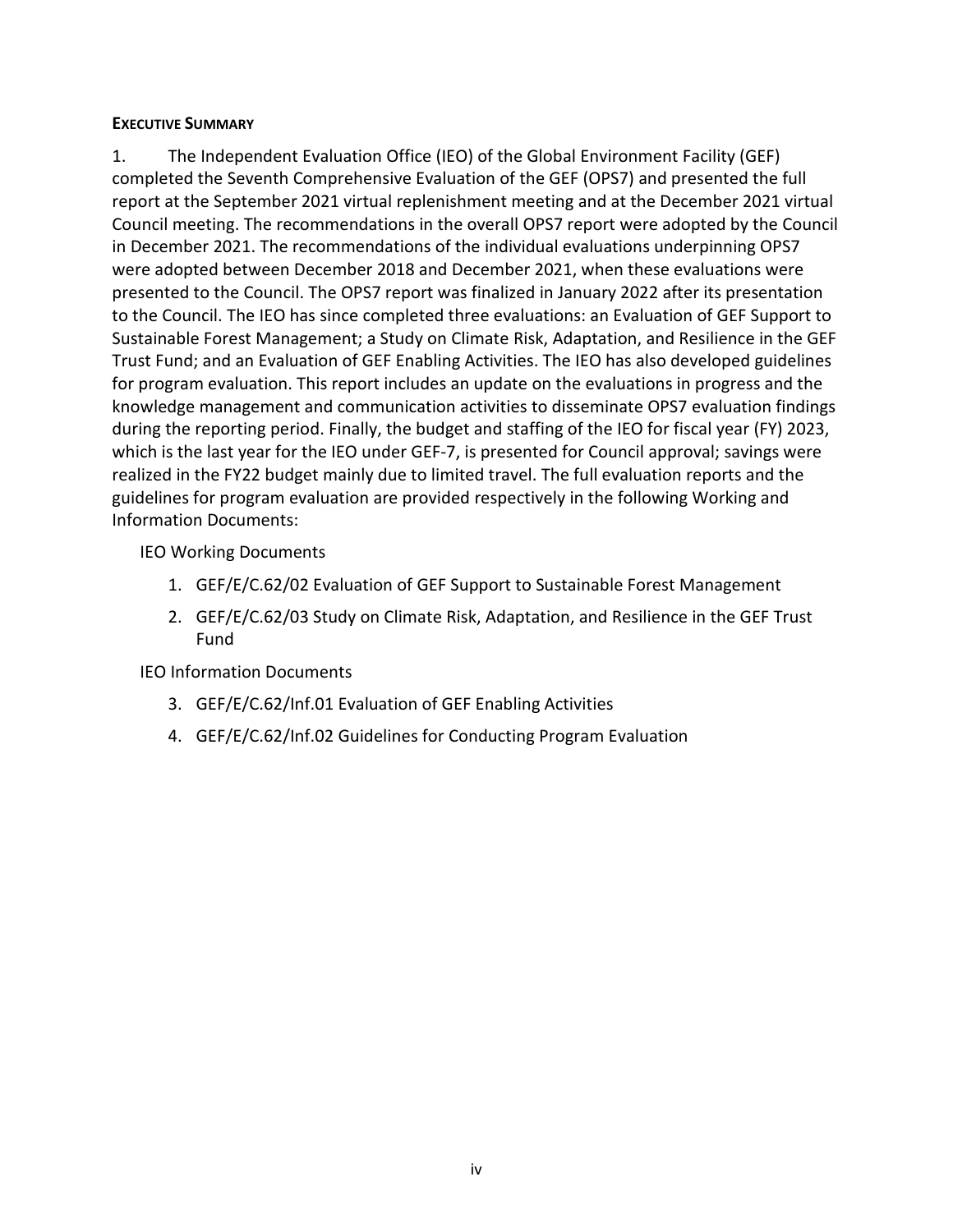#### <span id="page-4-0"></span>**I. INTRODUCTION**

1. During the reporting period, the Independent Evaluation Office (IEO) of the Global Environment Facility (GEF) finalized the Seventh Comprehensive Evaluation of the GEF (OPS7), following presentation of OPS7 findings and recommendations to the GEF Council in December 2021 and feeding into the GEF-8 Replenishment process. Since then, the IEO has completed three evaluations—Evaluation of GEF Support to Sustainable Forest Management; Study on Climate Risk, Adaptation, and Resilience in the GEF Trust Fund; and Evaluation of GEF Enabling Activities—and a set of guidelines for evaluating programs. The first two evaluations are presented as Working Documents to this Council; the Evaluation of Enabling Activities is included as an information document, as many of its findings and recommendations were reflected in OPS7. This report includes an update on the evaluations in progress and the knowledge management and communication activities undertaken to disseminate OPS7 evaluation findings during the reporting period. Finally, the budget and staffing of the IEO for fiscal year (FY) 2023, which is the last year for the IEO under GEF-7, is presented for Council approval.

### <span id="page-4-1"></span>**II. EVALUATION WORK IN PROGRESS**

2. With the completion of OPS7, the IEO has embarked on a new evaluation work program. These ongoing and planned evaluations will feed into the Eighth Comprehensive Evaluation of the GEF (OPS8), to be completed by the fall of 2025, in time for the next replenishment of the GEF. Toward this goal, evaluations currently under way, and which will be completed by December 2023, are the following.

## **1. Review of the Management Action Record**

<span id="page-4-2"></span>3. The purpose of the review is to distill lessons from the management action record (MAR) experience so that they may be useful to the stakeholders involved in the MAR process. The review aims to understand factors that affect the level of adoption and follow-up actions through assessment of the relationship between the recommendations and corresponding management actions, and other factors that affect progress in the adoption and implementation of follow-up actions. It will also survey current practices among other multilateral organizations in assessing the level of progress in implementation of actions specified in their management response to the evaluations prepared by their evaluation units, so as to identify good practices that may be applied in the GEF case. This review will be presented to the December 2022 Council.

#### <span id="page-4-3"></span>**2. Study on the Impacts of the COVID-19 Pandemic on Project Design and Performance**

**4.** This review is aimed at assessing the extent to which lessons from the COVID-19 pandemic experience have been mainstreamed in GEF activities and processes through a review of recent approval documents. The review will focus on whether and how the design of activities and GEF processes has changed. The study will also assess the impacts of COVID-19 on environmental outcomes in GEF projects using quantitative and qualitative approaches,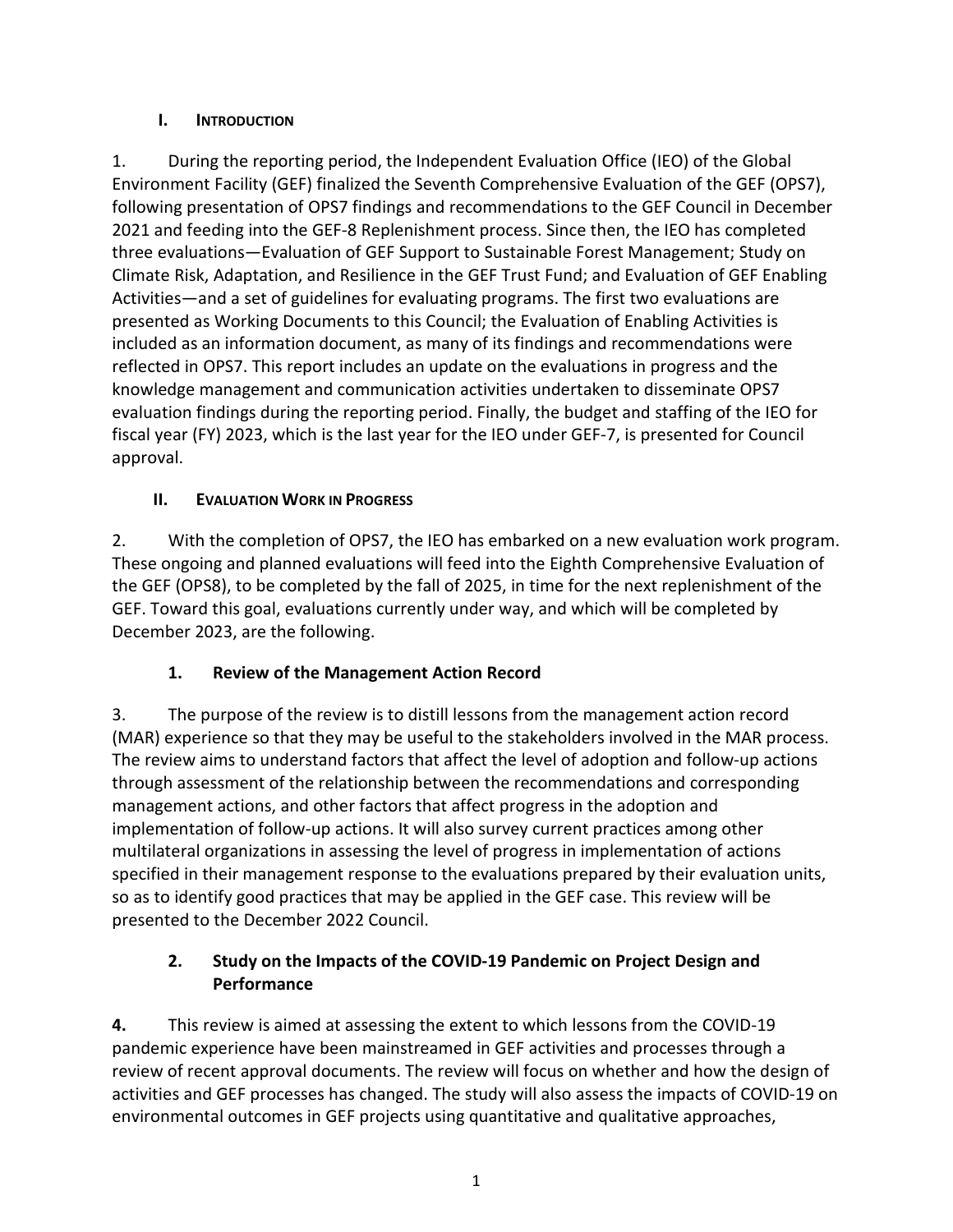<span id="page-5-0"></span>building on earlier IEO analyses of the impact of COVID on ongoing projects. This review will be presented to the December 2022 Council.

### **3. Strategic Country Cluster Evaluation of Mekong River Ecosystem: Cambodia, Lao PDR, and Vietnam**

5. The Mekong nourishes agricultural areas and the largest lake in Southeast Asia, which benefits half of Cambodia´s population and nearly one-quarter of Vietnam's. It also has the most concentrated biodiversity per hectare of any river basin in the world, second only to the Amazon in its global biodiversity. The objective of this country cluster evaluation is to draw evidence of the GEF's contribution to strengthening transboundary river basin management in the Mekong River ecosystem to address social, economic, and environmental issues related to increased flooding, drought, surface and groundwater recharge, and biodiversity losses that are threatening the environment and the region's inhabitants. It also aims to assess the degree to which the GEF has effectively contributed to strengthening transboundary watershed management for national and regional partners in the Mekong region through policy and governance processes, good practices, and lessons that can be shared with similar projects to sustain the investment and improve their effectiveness and overall sustainability—as well as contributions to the intergovernmental Mekong River Commission. This evaluation will be presented to the December 2022 Council, if we are able to complete travel by August 2022.

## **4. Annual Performance Report 2023**

<span id="page-5-1"></span>6. The Annual Performance Report (APR) provides a detailed account of the performance of GEF project portfolio in terms of outcomes, sustainability, processes that may affect results, and monitoring and evaluation arrangements. It also reports on the performance of the GEF systems, policies, and procedures that have a bearing on institutional performance. It presents the MAR, which tracks implementation of the action plan detailed by management in response to GEF IEO evaluations. APR 2023 will include an analysis of the performance of GEF regional and global projects and the effects of the GEF Cancellation Policy on the efficiency of the project activity cycle. This report will be presented to the June 2023 Council.

## **5. GEF Approach to Water Security**

<span id="page-5-2"></span>7. Water security, a topic of increasing international importance given population growth and climate change, generally encompasses ensuring water quantity and quality for (1) human consumption and well-being, (2) livelihoods, and (3) ecosystems; and (4) protecting society and ecosystems against water-related natural disasters. Starting in GEF-7, the GEF has framed its work in freshwater resources around the concept of water security, particularly as a key topic in the international waters focal area; the topic is also addressed in the GEF-managed Adaptation Funds, several focal areas, and integrated programs such as food security, landscape restoration, sustainable cities, and blue and green islands. This evaluation will provide GEF stakeholders with evaluative evidence on the relevance, coherence, effectiveness, and sustainability of GEF interventions that directly or indirectly affect water security to inform future programming. This evaluation will be presented to the June 2023 Council.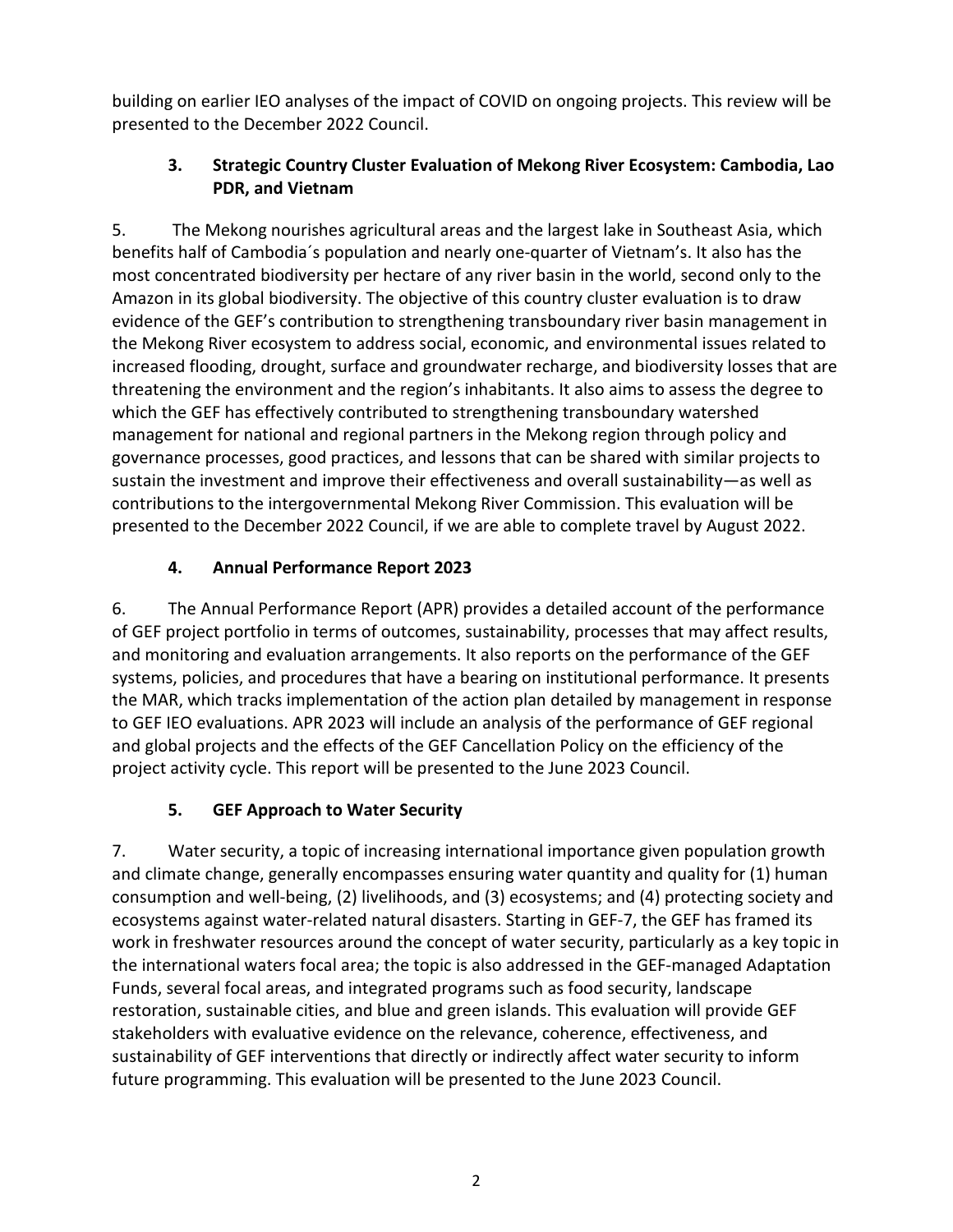### **6. Community-Focused Approaches in the GEF**

<span id="page-6-0"></span>8. Since the 1980s, development finance institutions and governments have relied on community-based development and community-based natural resource management. Such approaches involve communities in their own development, with engagement ranging from information sharing and consultation to decentralizing decision-making and implementation roles to communities. While not required by the GEF Council, these approaches are explicit in GEF strategies and projects. The objective of this evaluation is to examine the evidence on the application of community-based approaches in GEF programs and projects, and the extent to which these approaches influence the effectiveness and sustainability of GEF interventions and provide lessons on their use. The study will include a stocktaking of the prevalence of these approaches in the GEF portfolio; their characteristics; and data on socioeconomic co-benefits, gender, and inclusion. This evaluation will be presented to the June 2023 Council.

## **7. Strategic Country Cluster Evaluation on Drylands**

<span id="page-6-1"></span>9. Building on the experience gained with the three strategic country cluster evaluations (SCCEs) conducted in GEF-7 (Africa Biomes, least developed countries, and small island developing states [SIDS]), the IEO in GEF-8 will conduct an SCCE on GEF support to countries with major drylands. This focus is justified by the substantial investment made by the GEF in the sustainable management of drylands. The evaluation's overarching objectives are to assess (1) the relevance and coherence of GEF investments in dryland/rainforest countries, and (2) GEF results and sustainability in terms of environmental benefits and associated socioeconomic benefits. As with the GEF-7 SCCEs, a "zoom-in," sequential approach will be applied, with deep dives on selected themes in specific countries, projects, and sites, starting from aggregate analysis at the GEF portfolio, terminal evaluation database, and geographics information system (GIS) mapping levels. Selected project post-completion verifications will be conducted (assuming travel restrictions will be lifted). This evaluation will be presented to the December 2023 Council.

## **8. Integrated Interventions in SIDS**

<span id="page-6-2"></span>10. This evaluation will build on the IEO SIDS SCCE of and follow up on its findings and recommendations on integrated interventions in SIDS. It will assess integrated approaches including Ridge to Reef (GEF ID 5395), Climate Proofing Development in the Pacific (GEF ID 5037), and Implementing Sustainable Low and Non-Chemical Development in SIDS (GEF ID 10185), among others. Evaluative evidence will be collected through review of program and project documentation, key informant interviews, and country field visits. A focus of the evaluation will be on the application of lessons from the scientific and development literature and completed GEF projects on ridge to reef, climate proofing, and nonchemical development approaches in the design of these program and child projects. The evaluation will be presented to the December 2023 Council meeting.

## <span id="page-6-3"></span>**9. Evaluation of GEF Support to Combating Illegal Wildlife Trade**

11. The COVID-19 pandemic has drawn attention to the importance of human-wildlife interactions and highlighted the role of illegal wildlife trade (IWT) in zoonotic disease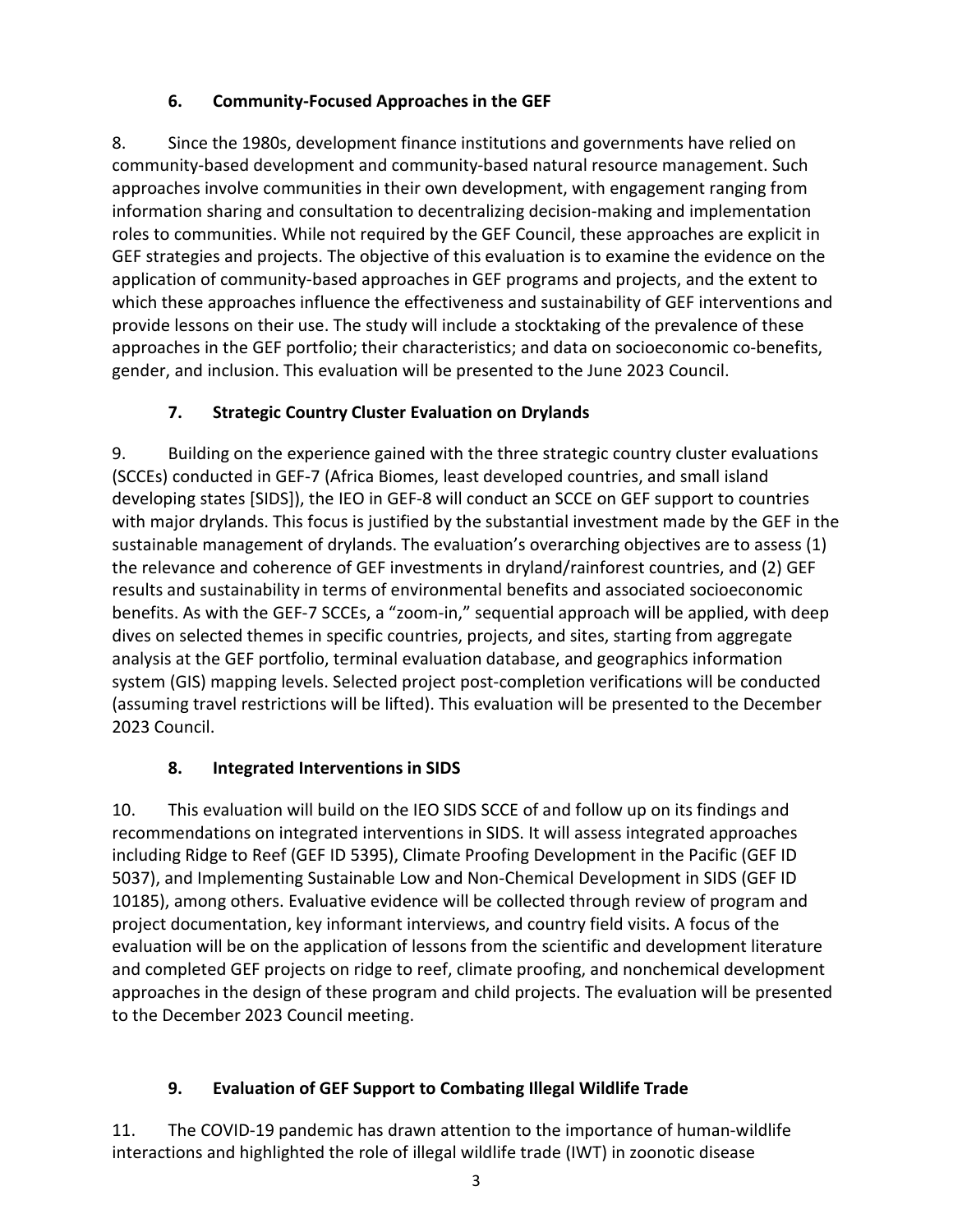transmission. The pandemic has also reinforced the need to understand how projects that deal with IWT, such as those in the Global Wildlife Program (GWP), are faring and whether they are meeting their target outcomes and objectives. The GWP is the GEF's first attempt to provide an overall coordinating structure for efforts to address IWT and has been supported through GEF-6 and GEF-7. This evaluation is being undertaken to learn from the GEF's ongoing experience in addressing IWT through its support to GWP projects; it will report on the findings and provide practical recommendations to help the GEF achieve its IWT-related objectives. It will build on the IEO formative evaluation conducted in 2017 that assessed the design of GWP Phase I projects. The present evaluation will focus primarily on GWP Phase 2 while also considering other projects that address IWT. The evaluation will be presented to the December 2023 Council.

#### <span id="page-7-0"></span>**10. Socioeconomic Co-Benefits in the GEF with a Focus on Biodiversity and Multifocal Projects**

12. The socioeconomic co-benefits that have been generated through GEF support over the past three decades have seldom been assessed. The IEO is thus undertaking a first systematic assessment of the socioeconomic co-benefits of GEF-supported interventions in Latin America and the Caribbean, Central Africa, and Asia using satellite and geospatial information together with socioeconomic survey data. The evaluation will use geospatial analysis as well as qualitative approaches to analyze the primary results of these projects alongside other environmental outcomes and socioeconomic co-benefits, taking into account the concepts of economics, health, and fragility. This evaluation will be presented to the December 2023 Council.

## **11. Learning from Challenges**

<span id="page-7-1"></span>13. The GEF and the GEF IEO commonly analyze program and project success factors, providing good practice examples and insights for future operations. However, evidence from programs and projects that are less successful is often overlooked. This is a missed opportunity: studying factors of operations' challenges and failure provides a different angle for analysis and can offer a new vision on how to strengthen success and effectively manage challenges in GEF programs and projects. The objective of this study is to review the GEF's experience with a representative sample of interventions that have faced challenges in achieving their objectives, identify the risk factors and available risk mitigation solutions in the design and implementation of these operations, and distill lessons learned. This study will be presented to the December 2023 Council.

### <span id="page-7-2"></span>**12. Least Developed Countries Fund/Special Climate Change Fund Annual Evaluation Reports 2023**

14. In line with the APR 2023, this annual evaluation report of the Least Developed Countries Fund/Special Climate Change Fund (LDCF/SCCF) will assess the terminal evaluations that have been submitted to the IEO since APR 2021. The evaluation will report on outcomes, sustainability, monitoring and evaluation design, and implementation ratings; innovative approaches; and gender considerations in these projects. It will also include a synthesis of lessons learned from the cohort of completed projects. The MARs reporting on progress in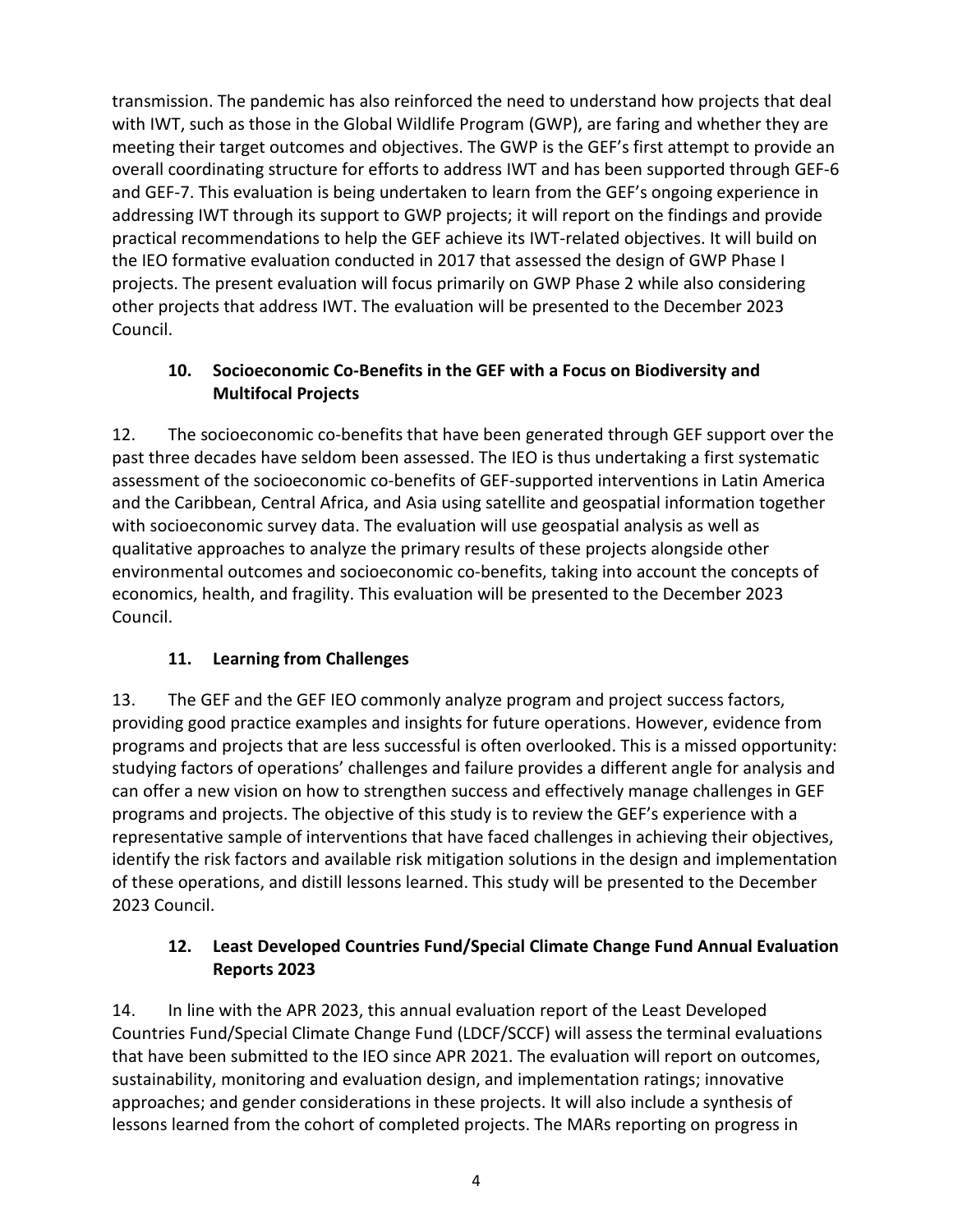implementing agreed follow-up actions to LDCF/SCCF evaluation recommendations will also be presented in this evaluation. The report will be presented to the June 2023 LDCF/SCCF Council.

### **13. Early Warning System Interventions in the LDCF and the SCCF**

<span id="page-8-0"></span>15. The IEO is conducting a special study on early warning system activities financed by the LDCF/SCCF. The GEF-8 adaptation strategy includes early warning and climate information systems as one of four priority themes for the LDCF and the SCCF. Given this proposed focus, a detailed review of past LDCF and SCCF projects addressing early warning systems has the potential to influence the future direction of a major area of work and will fill a knowledge gap regarding intervention area performance and trends. The study will assess a portfolio of 88 LDCF/SCCF projects approved in GEF-5 to GEF-7 and conduct a review of existing literature for lessons on early warning systems. The work for this special study has begun with the preparation of a concept note and will be completed for the June 2023 LDCF/SCCF Council.

### <span id="page-8-1"></span>**III. KNOWLEDGE MANAGEMENT, LEARNING, AND OUTREACH**

16. The purpose of GEF IEO knowledge, learning, and outreach activities is to support the use of evaluations across the GEF partnership and more broadly, and to promote the application of lessons from evaluations to improve overall GEF performance and impact. During the reporting period, the GEF IEO has published and disseminated open-access books and papers on transformational change and environmental evaluations, engaged with stakeholders via virtual events, shared findings of OPS7 and component evaluations, initiated the use of shorter and more engaging products such as blogs and podcasts, and strengthened the use of social media and partner collaboration.

17. The open-access book [Transformational Change for People and the Planet,](https://link.springer.com/book/10.1007/978-3-030-78853-7) edited by the GEF IEO Director and Deputy Director, was published by Springer in January 2022. It offers a unique perspective to evaluation policy and practice, with lessons on how to conduct sustainable development evaluations. Another open access book, [Environmental Evaluation](https://www.taylorfrancis.com/books/oa-mono/10.4324/9781003207979/environmental-evaluation-global-development-institutions-geeta-batra-juha-uitto-osvaldo-feinstein)  [and Global Development Institutions: A Case Study of the Global Environment Facility](https://www.taylorfrancis.com/books/oa-mono/10.4324/9781003207979/environmental-evaluation-global-development-institutions-geeta-batra-juha-uitto-osvaldo-feinstein) written by Geeta Batra, Juha Uitto, and Osvaldo Feinstein, was published by Taylor & Francis Group in October 2021. Drawing on comprehensive evaluations of the GEF, the book provides useful pointers to other organizations seeking to enhance evidence-based decision making for improving their relevance, performance, and impact. In addition, the GEF IEO staff have contributed to several publications on evaluation and the environment.<sup>[1](#page-8-2)</sup> In particular, the Office's Evaluation of GEF Support in Fragile and Conflict-Affected Situations informed a white paper on environmental peacebuilding.<sup>[2](#page-8-3)</sup>

<span id="page-8-2"></span><sup>1</sup> Juha I. Uitto. Confronting storms, fires, and pestilence: Meaningful evaluation for a hazardous world. Evaluation Matters—He Take Tō Te Aromatawai 7: 2021. [https://bit.ly/3Nqmmqp;](https://bit.ly/3Nqmmqp) Rob van den Berg, Dennis Bours, Astrid Brousselle, Jindra Čekan, Scott Chaplowe, Eleanor Chelimsky, Ian Davies, Weronika Felcis, Timo Leiter, Debbie Menezes, Robert Picciotto, Patricia Rogers, Andy Rowe, Juha Uitto. What should evaluation learn from COP 26? Views of evaluation practitioners. Evaluation. 2022;28(1):7-35.<https://doi.org/10.1177%2F13563890221074173>

<span id="page-8-3"></span><sup>2</sup> Carl Bruch, Shehla Chowdhury (Environmental Law Institute); Alec Crawford (International Institute for Sustainable Development); Amanda Woomer (Environmental Peacebuilding Association); Geeta Batra, Anupam Anand (Independent Evaluation Office of the Global Environment Facility). 2022. Conflict-Sensitive Approaches to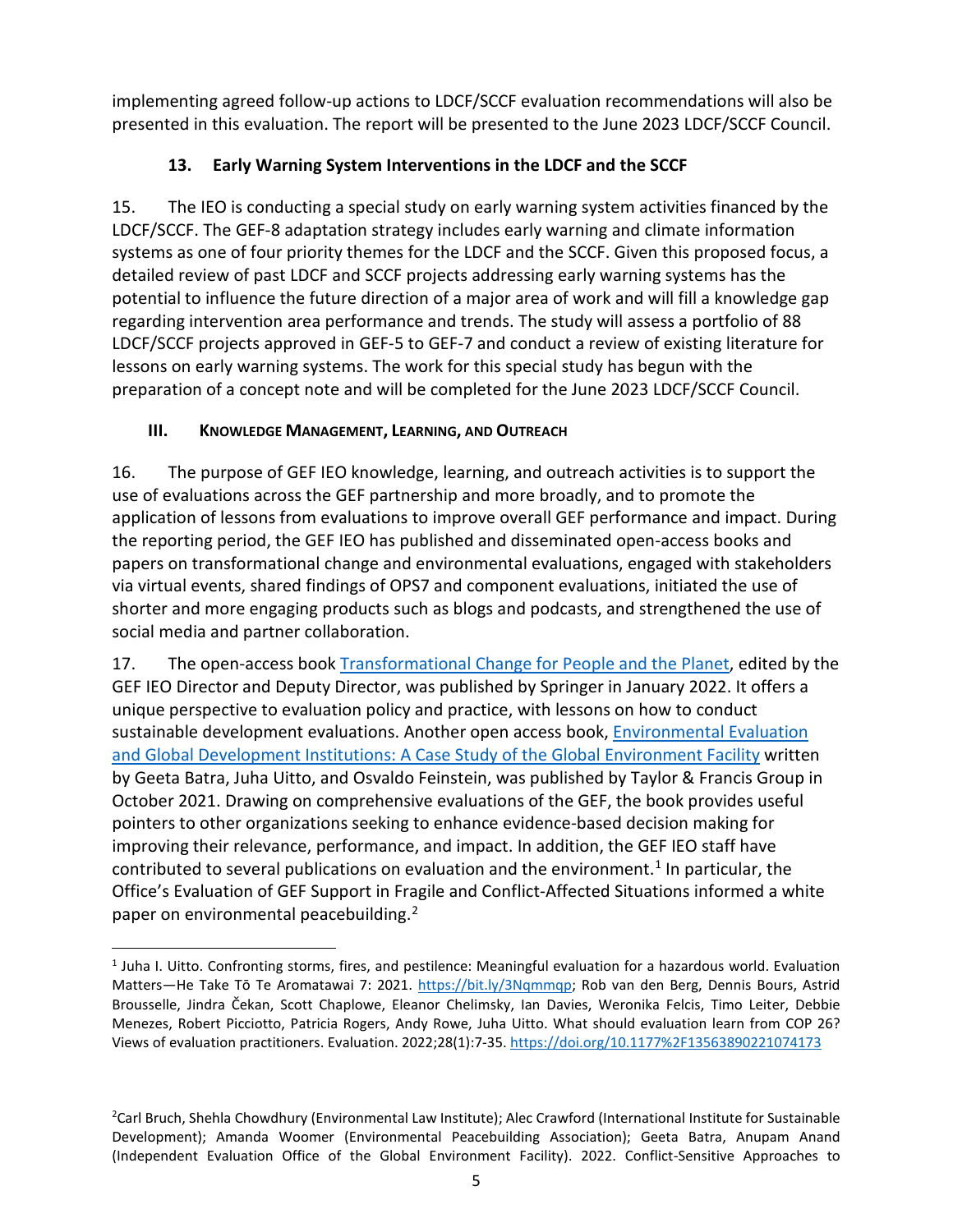Participation in in-person events continued to be affected by travel restrictions imposed by the COVID-19 pandemic. However, the IEO has stayed engaged virtually during the reporting period and has made presentations at several events.

18. In February 2022, the 2nd International Conference on Environmental Peacebuilding was held online by the Environmental Peacebuilding Association and the Graduate Institute of International and Development Studies. IEO staff [presented](https://www.environmentalpeacebuilding.org/conferences/2nd-international-conference-on-environmental-peacebuilding/agenda/show/1487#sub_1489) on leveraging geospatial science in fragile and conflict-affected conservation hotspots, and chaired a [session](https://www.environmentalpeacebuilding.org/conferences/2nd-international-conference-on-environmental-peacebuilding/agenda/show/1492) on environmental peacebuilding monitoring and evaluation. The office also participated in a Wilton Park [dialogue](https://www.wiltonpark.org.uk/event/making-transformational-change-possible-connecting-the-worlds-of-research-evaluation-policy-and-action-to-combat-climate-change/) on making transformational change for climate action post-COP26. The same month, the IEO co-sponsored the Third Asia Pacific Evaluation [Conference](https://asiapacificeval.org/news-and-events/conferences/) and presented on Making the 2030 Agenda Realistic: Role of Evaluation and on Adaptation and Resilience to Climate Change: Lessons from Evaluation. Over 600 people from across the globe participated in the virtual event.

19. In March 2022, the GEF IEO [discussed](https://www.youtube.com/watch?v=jzb0-WK-dwU&list=PLeUKn8wB0-oPYZ0GqTlSFHRY93TKsi_qL&index=8) *[Transformational Change for People and the](https://link.springer.com/book/10.1007/978-3-030-78853-7)  [Planet](https://link.springer.com/book/10.1007/978-3-030-78853-7)* at a virtual coffee talk of the Independent Evaluation Office of the International Fund for Agricultural Development and subsequently at an online seminar organized by the Independent Evaluation Group of the World Bank on challenges and opportunities of evaluation for transformational change. During both events, leading evaluation and international development experts discussed how evaluation can play a more effective role in promoting transformational change. Furthermore, the IEO staff organized a [session](https://www.youtube.com/watch?v=PbxpeblB_3Q) on Approaches and Methods to Climate Change and Environmental Evaluations at the Evaluation Symposium by the Islamic Development Bank in March 2022. The session offered insights from recent evaluations conducted by the GEF IEO, the International Fund for Agricultural Development, the World Bank, and the Adaptation Fund.

20. The IEO has also been sharing the findings of OPS7 and related evaluations. The Office has prepared executive summaries of OPS7 i[n English,](https://gefieo.org/sites/default/files/documents/reports/summaries/ops7-executive-summary-eng.pdf) [French,](https://gefieo.org/sites/default/files/documents/reports/summaries/ops7-executive-summary-fre.pdf) and [Spanish](https://gefieo.org/sites/default/files/documents/reports/summaries/ops7-executive-summary-spa.pdf) and initiated the use of shorter, more engaging products to bring more stakeholder attention to evaluation findings. The IEO website has been revamped and now includes blogs and a [podcast](https://www.gefieo.org/news/podcast-innovative-evaluation-methods) episode on innovative evaluation methods featuring GEF IEO Deputy Director that was developed with the European Evaluation Society. During the first month since its launch, the podcast episode was listened to more than 100 times.

21. The IEO website has undergone some improvements to stay current with trends and features of the latest technology, and visual design. New sections and materials have been added:

(a). The Data & Ratings section features a new menu with filters to improve user experience, allowing a user to narrow and display information of interest. Also, all terminal evaluations and terminal evaluation reviews for completed and rated projects (1,806) are available for download.

Environmental Peacebuilding by Ecosystem for Peace: Considerations for a Future Effective Programming. IN: The Future of Environmental Peacebuilding: Nurturing an Ecosystem for Peace. A White Paper and Compendium. <https://link.medium.com/VVKqAd5dcqb>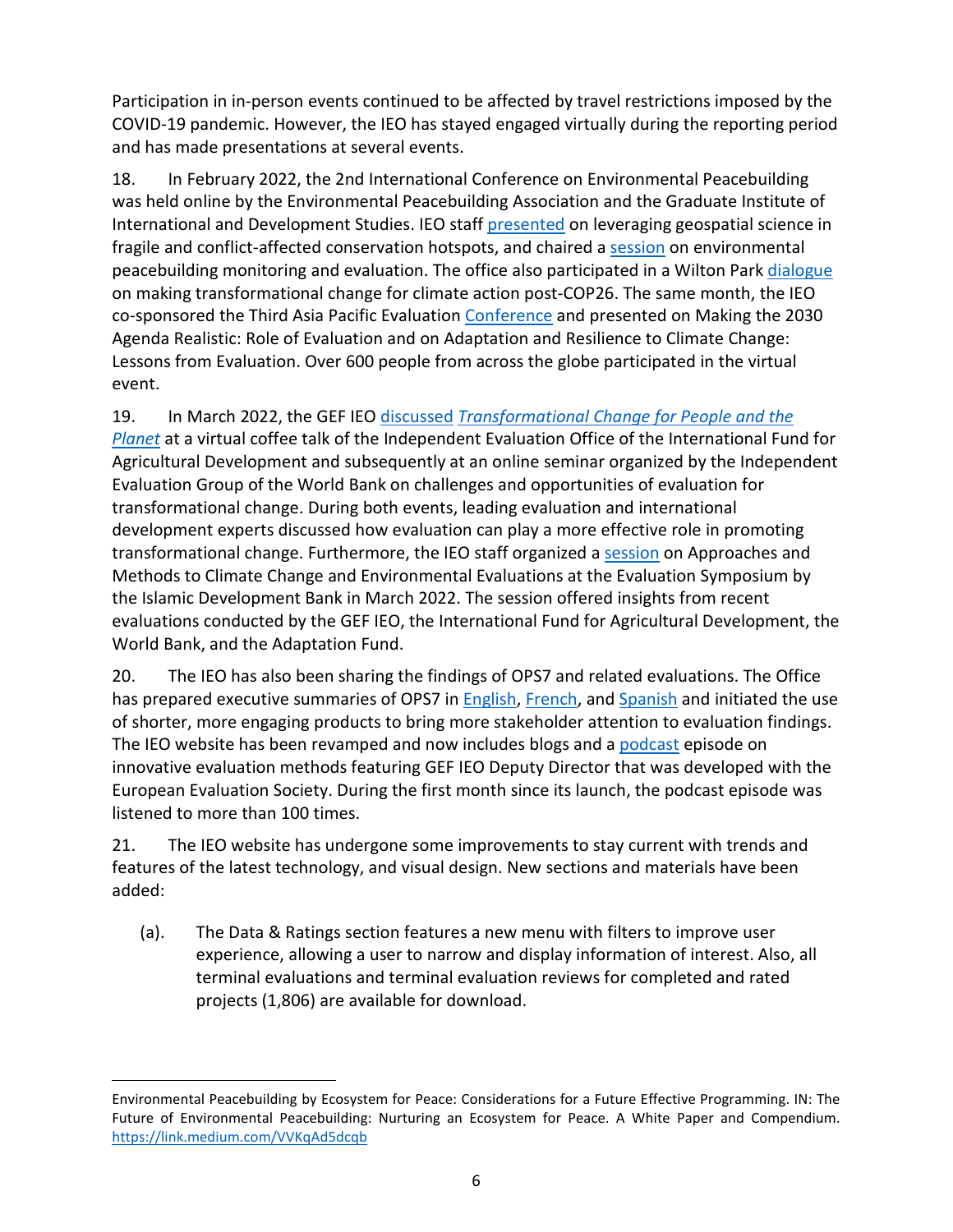- (b). Evaluation reports include a new section for visual display of findings, recommendations, and/or conclusions for all reports.
- (c). New articles and blogs have been added to the News & Events section to highlight evaluation work performed by the IEO.
- (d). All content has been re-indexed to improve the internal website search function; more accurate results are shown after each search is performed, and a new tagging methodology allows for a better relationship across documents.

22. A total of 177 evaluations are currently available, and these can be downloaded and/or shared across some social media channels and various platforms. The website's News & Events section has contributed to new users accessing supporting documentation such as videos and presentations through the IEO website. As of April 30, the website had a total of 49,665 views in FY22.

23. The IEO has increased its use of social media and deepened the relevance and timeliness of its posts—for example, by regularly posting pertinent evaluation findings and lessons during conferences of the parties of multilateral environmental conventions and other stakeholder meetings. The Office's number of Twitter followers has increased by 13 percent since the beginning of the calendar year, and the number of impressions (the number of times a social media post was seen) has doubled. To strengthen the visibility of its evaluation findings and enhance stakeholder engagement, the IEO has distributed its content through partner communication channels and platforms, such as the Global Evaluation Initiative, the European Evaluation Society, and the GEF Secretariat.

24. To facilitate learning, the IEO is developing a [training](https://www.gefieo.org/events/ipdet-2022) module on evaluation at the nexus of the environment and development for the International Program for Development Evaluation Training (IPDET), which will be delivered to participants from governmental, nongovernmental, and international organizations in person in Bern, Switzerland, in July 2022. In parallel, the IEO is developing online training on environmental evaluation that will become available for the public by December of this year.

#### <span id="page-10-0"></span>**IV. BUDGET AND HUMAN RESOURCES FOR FY23**

25. The GEF Council approved the IEO budget for FY22 in the amount of \$6.046 million (Table 1). The allocation of the budget was as follows: \$5.146 million for operations and \$900,000 for evaluation work.<sup>[3](#page-10-1)</sup> The operations budget includes both fixed and variable costs. The fixed costs pertain to staffing costs, and the variable costs cover operational expenses (Table 1). In the case of the evaluation budget, FY22 focused on the delivery of the OPS7 full report and the dissemination of its findings and recommendations to internal and external GEF stakeholders. Most evaluation work is conducted by IEO staff. As in the previous two fiscal years and due to the COVID situation, the Office has not been able to fully disburse the

<span id="page-10-1"></span><sup>&</sup>lt;sup>3</sup> For FY23, the World Bank Group Board approved a 5 percent salary structure adjustment for HQ-appointed staff. Salary increases for all staff will continue to be linked to performance and position in the salary range. The size of the merit envelope, which can be up to 1.5 percent, will be determined after the end of the fiscal year.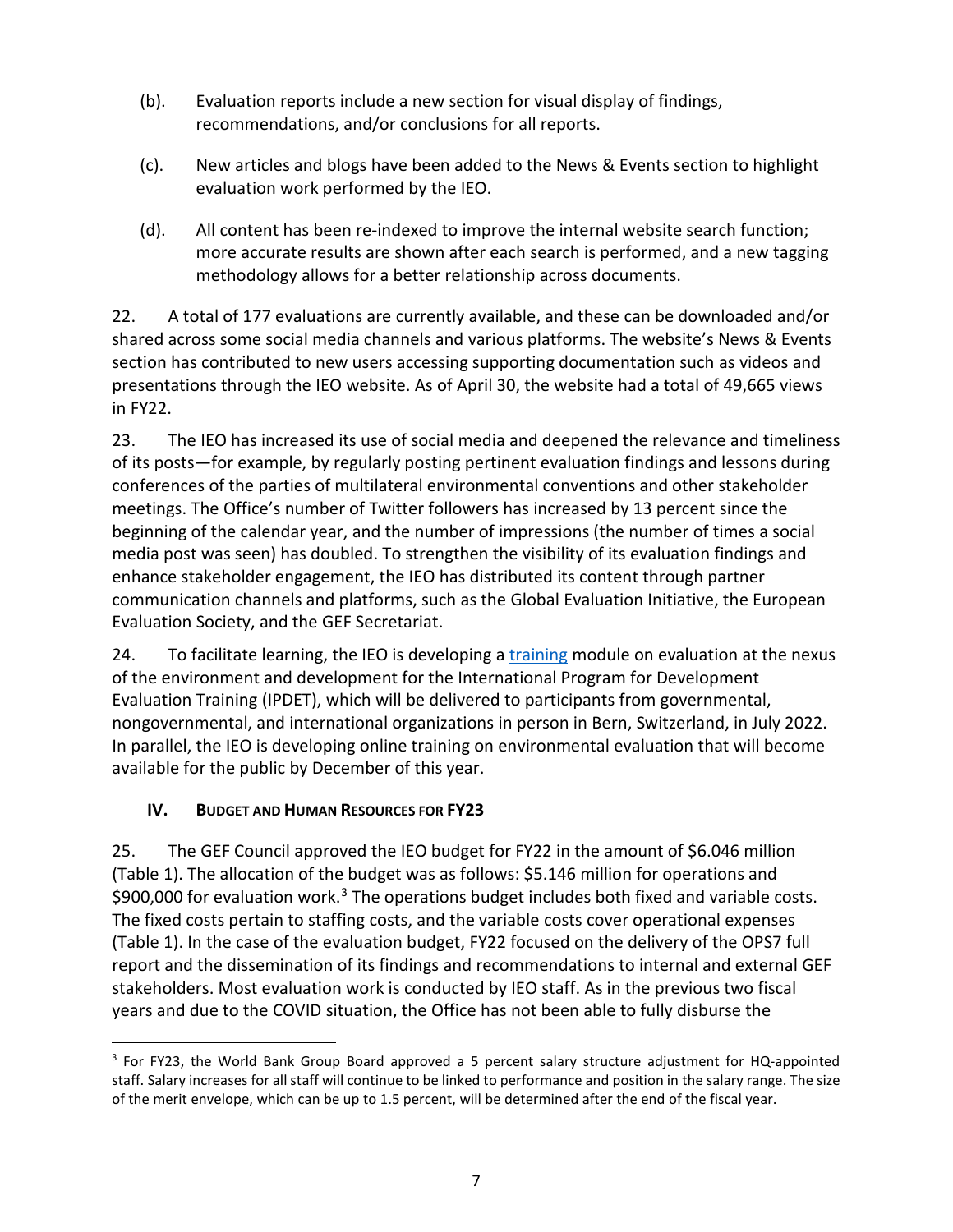approved budget, as travel restrictions are still in place. A sum of \$152,000 from the FY22 operations budget will be returned to the Trustee. The IEO continues to manage and execute the operations and evaluation budgets in strict accordance with all applicable World Bank rules and regulations. The World Bank routinely conducts quality assurance reviews to ensure that the funds are being used as intended.

26. FY23 represents the last year of the GEF-7 cycle for the IEO. The IEO is requesting a budget of \$5.364 million to cover fixed costs and operational activities (an increase of 4 percent over the approved budget for FY22) and \$243,000 for evaluation work, for a total of \$5.607 million (Table 1). The available budget for FY23 is lower than the previous fiscal years, FY19-22, following the completion and delivery of the OPS7 final report. The budget for evaluation activities will be used to initiate evaluation work for the GEF-8 period, which will eventually feed into OPS8.

27. The IEO budget request for FY23 is based on the four-year IEO program budget approved in 2019.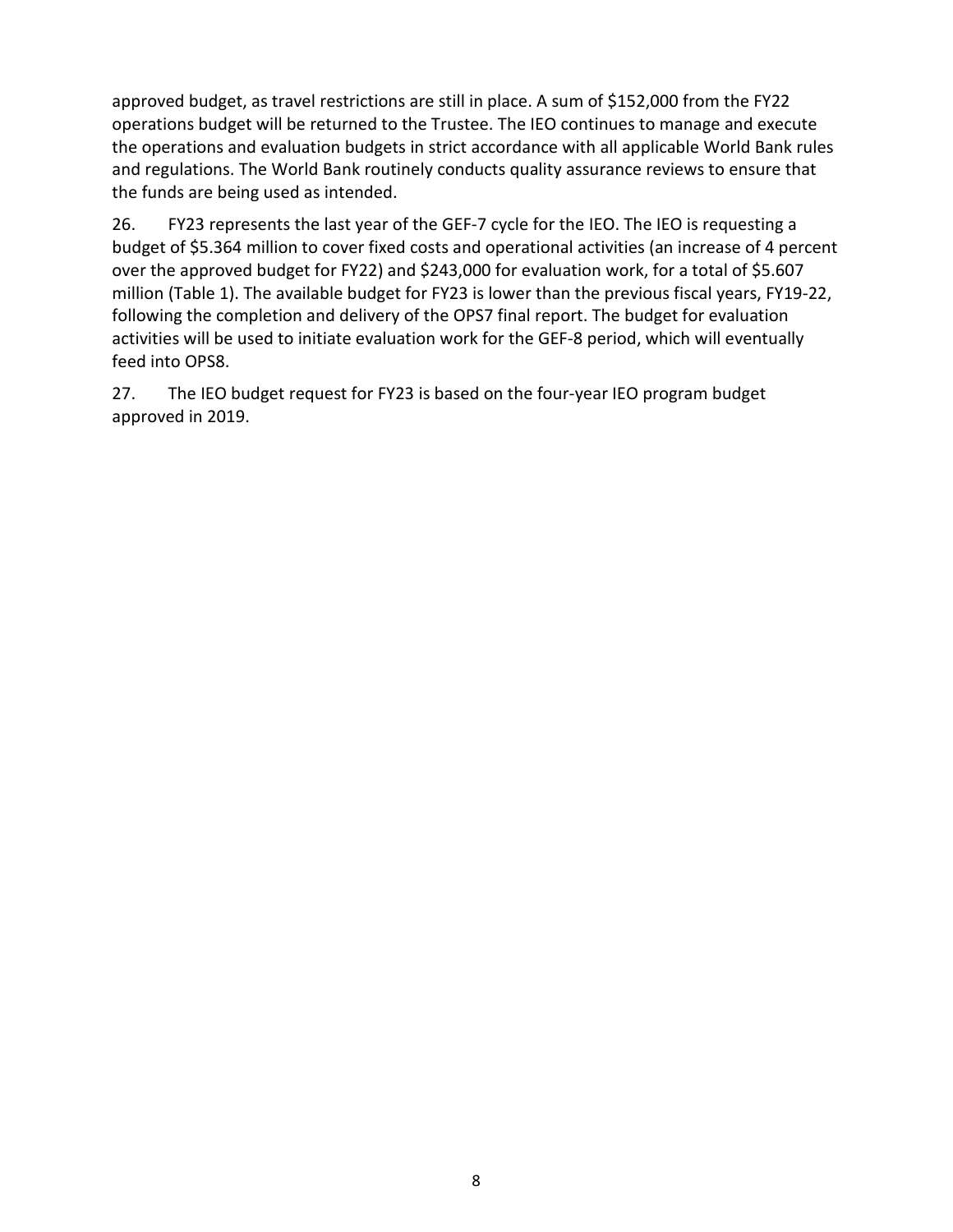<span id="page-12-0"></span>

| <b>Expense Category</b>               | <b>FY22</b><br><b>Approved</b><br><b>Budget</b> | <b>FY22</b><br><b>Estimated</b><br><b>Expenses</b> | <b>FY23</b><br><b>Budget</b><br><b>Request</b> |
|---------------------------------------|-------------------------------------------------|----------------------------------------------------|------------------------------------------------|
| <b>Fixed Cost</b>                     |                                                 |                                                    |                                                |
| <b>IEO Salaries and Benefits Cost</b> | 4.472                                           | 4.200                                              | 4.728                                          |
| <b>General Operations Cost</b>        | 0.545                                           | 0.490                                              | 0.531                                          |
| Total (A)                             | 5.017                                           | 4.690                                              | 5.259                                          |
| <b>Variable Cost</b>                  |                                                 |                                                    |                                                |
| <b>Professional Development</b>       | 0.020                                           | 0.030                                              | 0.020                                          |
| Participations in Networks            | 0.034                                           | 0.040                                              | 0.020                                          |
| Knowledge Management                  | 0.075                                           | 0.040                                              | 0.065                                          |
| Total (B)                             | 0.129                                           | 0.110                                              | 0.105                                          |
| <b>Total Annual Budget (A+B)</b>      | 5.146                                           | 4.800                                              | 5.364                                          |
|                                       |                                                 |                                                    |                                                |
| <b>Evaluations (C)</b>                | 0.900                                           | 0.900                                              | 0.243                                          |
| <b>Total IEO Budget (A+B+C)</b>       | 6.046                                           | 5.700                                              | 5.607                                          |

Table 1: Estimated IEO Budget for FY23

<span id="page-12-1"></span>28. In terms of human resources, the IEO operated during FY22 with 17 staff members; there was no change in staff composition over the year. The IEO's current staff composition is shown in Table 2.

| <b>FY22 IEO Staff</b>             |                |
|-----------------------------------|----------------|
| Director                          | 1              |
| <b>Chief Evaluation Officer</b>   | 1              |
| <b>Senior Evaluation Officers</b> | 4              |
| <b>Evaluation Officers</b>        | 3              |
| <b>Evaluation Analysts</b>        | $\overline{2}$ |
| <b>Senior Operations Officer</b>  | 1              |
| <b>KM Officer</b>                 | 1              |
| <b>IT Analyst</b>                 | 1              |
| <b>Research Assistant</b>         | 1              |
| <b>Senior Executive Assistant</b> | 1              |
| <b>Evaluation Assistant</b>       |                |

Table 2: IEO Staff

29. For FY23, the IEO plans to hire three Extended Term Consultants (ETC) and one Senior Evaluation Officer. The first ETC position is for a Communications Officer, who will be responsible for the development and implementation of an IEO communication strategy. During the OPS7 exercise, the Office collected a substantial amount of evaluative evidence and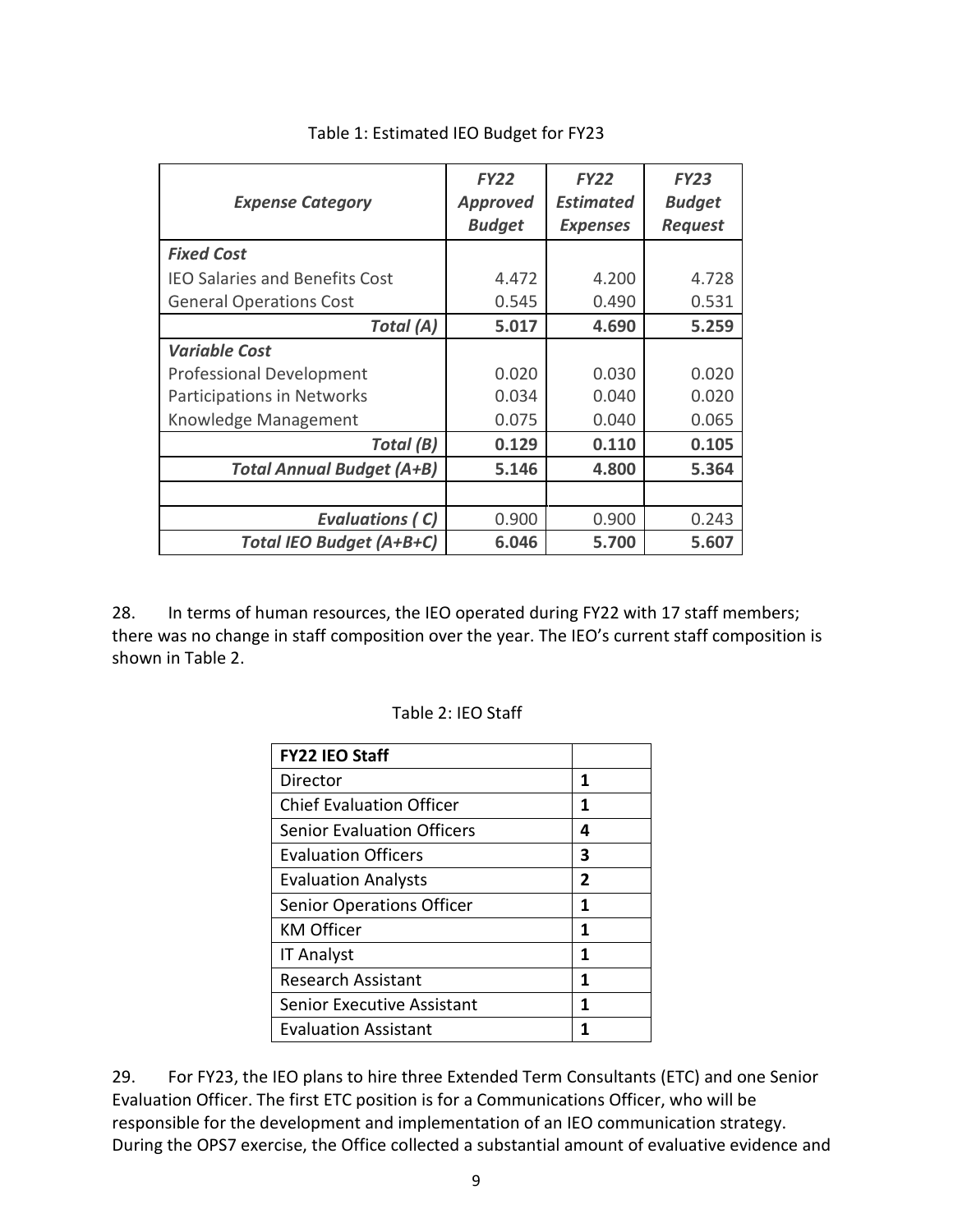lessons that would be useful for a broad group of internal and external GEF stakeholders in decision making and/or project preparation in addition, the IEO plans to hire two evaluation analysts to mine the information emanating from the growing number of projects reaching completion.

#### <span id="page-13-0"></span>**V. DRAFT INDICATIVE WORK PROGRAM AND BUDGET FOR GEF-8**

30. This section presents the indicative draft work program and the estimated IEO budget for GEF-8. The work program and budget will be formally submitted for Council approval in June 2023 Council meeting. The FY23 evaluations are addressed in the previous section on ongoing evaluations and are also included in Table 3.

31. The IEO's strategic directions for FY23–26 are defined to maximize alignment with the key strategic priorities of the GEF and the main environmental challenges expected to affect client countries over the period. The IEO's work program is designed to help the GEF enhance its impacts and better address the most relevant environmental and related development challenges faced by recipient countries.

## **1. Draft Proposed Work Program (FY23–25)**

<span id="page-13-1"></span>32. **Evaluations.** The draft proposed program of evaluations for the last year of GEF-7 and three years of the GEF-8 period (FY23–25) responds to some of the biggest strategic priorities of relevance to GEF recipient countries and donors. In all, the IEO plans to maintain its yearly delivery of four to five evaluations and the APR. It will also maintain a coverage rate of validation of approximately 160 terminal evaluations over the GEF-8 period. The IEO will also complete 30 post-completion verifications during GEF-8. Each APR will continue to include a thematic chapter on a process, policy, or focal area. The IEO will continue its program of strategic country-level evaluations (SCCEs), which will be clustered around country groups facing common environmental challenges—i.e., drylands and the Mekong River Basin. In addition, country level work is embedded in all our evaluations.

33. The IEO will conduct separate evaluations of the integrated programs as well as a formative evaluation of recent impact programs. Focal area studies that were completed in OPS7 will be updated, with an emphasis on special themes such as the Capacity-Building Initiative for Transparency. Topics and initiatives related to GEF interventions that have not been addressed in previous comprehensive evaluations of the GEF —including socioeconomic outcomes, water security, community-based approaches, and nature-based solutions—will be evaluated during this period. A focus on the private sector will be maintained in IEO evaluations in GEF-8 through an evaluation of implementation of the GEF Private Sector Engagement Strategy. An evaluation of GEF's integrated programs will look at GEF's engagement with the private sector through value chains, among other issues. An update of the nongrant instrument evaluation will also be carried out.

34. Closer to OPS8, the IEO will assess implementation of the gender, safeguards, and Indigenous Peoples policies; as well as the System for Transparent Allocation of Resources (STAR), knowledge management, and results-based management—all of which are currently being revised by the GEF Secretariat. A separate evaluation of the GEF fiduciary policy and its implementation will be conducted as well.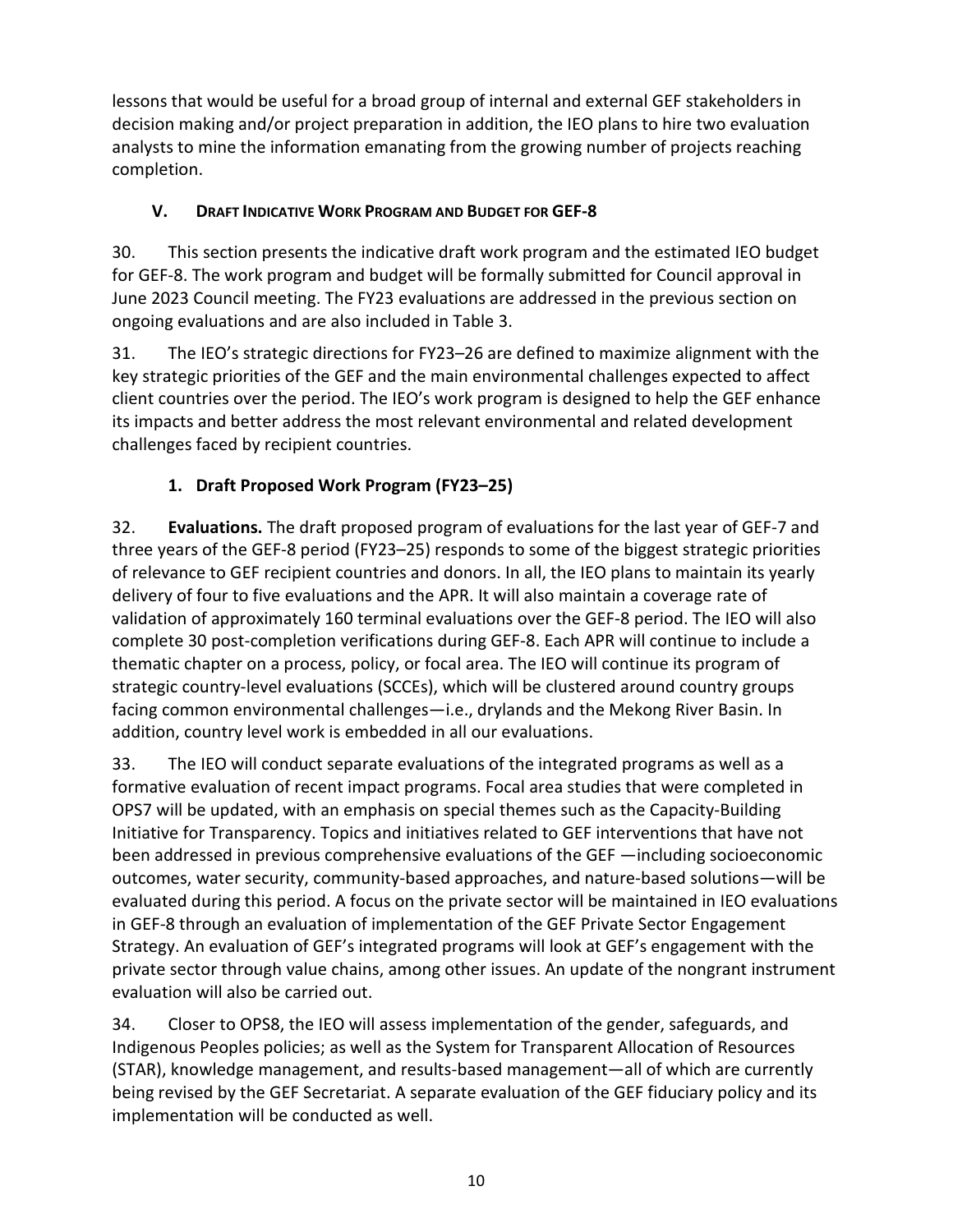35. All evaluations implemented between FY22 and FY25 will feed into OPS8, which will be delivered in time for the replenishment meetings in the fall of 2025 (FY26). Table 3 summarizes our planned evaluations for FY23–25. FY26 will focus on finalizing OPS8 and disseminating the findings of the comprehensive evaluation.

In response to the Council's expressed interest in focused, real-time evaluations from the IEO to contribute to the search for effective solutions to specific environmental and program implementation challenges, the Office will continue to provide more real-time evaluation evidence. The impact programs designed in GEF-7 and GEF-8 will be evaluated using this approach and will have a strong focus on learning and process components. This work program is based on GEF-8 strategies and programming directions and will consider evolving demand for evaluations by the GEF partnership. As such, this tentative WP may be subject to adjustments before finalization and submission in June 2023.

36. **New Methodologies.** The IEO continues to push the frontier in developing and testing new methods for environmental evaluation. Complementing our earlier work on value for money approaches and frameworks for evaluating additionality and transformational change, the IEO will test approaches to measure outcome efficiency, process tracing to assess outcomes in fragile and conflict-affected situations and combine qualitative and quantitative methods to assess socioeconomic co-benefits of GEF interventions. Geospatial analysis is now an integral part of most evaluations, as are case studies. The IEO continues to partner with the STAP, relevant government agencies, and academic and research institutions to maintain its leadership in this area. The IEO will also pilot data collection efforts using drones in hard-toreach areas and include visual profiles of intervention locations over time.

<span id="page-14-1"></span><span id="page-14-0"></span>

| <b>FY23</b>                                                                         | <b>FY24</b>                                                                                                         | <b>FY25</b>                                                                                                                                       |
|-------------------------------------------------------------------------------------|---------------------------------------------------------------------------------------------------------------------|---------------------------------------------------------------------------------------------------------------------------------------------------|
| Impact of COVID-19 on project<br>results (overall from TEs, PIFs<br>case analysis)  | Socioeconomic co-benefits in the GEF<br>with a focus on Biodiversity and MFA<br>projects.                           | <b>Evaluation of the Country</b><br><b>Engagement Strategy (update</b><br>study)                                                                  |
| <b>Evaluation of GEF's strategy</b><br>and portfolio in water security              | <b>SCCE on Drylands</b>                                                                                             | <b>Evaluation of the Small Grants</b><br>Program (update study)                                                                                   |
|                                                                                     | <b>Evaluation of the Sustainable Cities</b><br>program (Deep dives into 2 regions)                                  | <b>Food Security &amp; Commodities IAP</b><br>focused on value chains in livestock                                                                |
| <b>Annual Performance Report</b><br>2023                                            | <b>Evaluation of GEF Support to</b>                                                                                 | and palm oil                                                                                                                                      |
| <b>Special Themes: regional and</b><br>global projects, cancellation<br>policy.     | <b>Combating Illegal Wildlife Trade</b><br>(Include the formative evaluation of<br>the proposed GEF-8 Wildlife IP). | <b>Annual Performance Report 2024.</b><br>Theme: STAR reforms, activity cycle,<br>Agency resource concentration,<br>assessment of the GEF Portal. |
| MAR 2022: special report on<br><b>GEF IEO recommendations and</b><br>implementation | <b>Integrated interventions in SIDS</b><br>Ridge to Reef, Islands Program, GEF<br>National Portfolio Formulation    | <b>Evaluation of the Implementation</b><br>of the Private sector Strategy (with                                                                   |

## Table 3: Tentative Work Program FY23–-25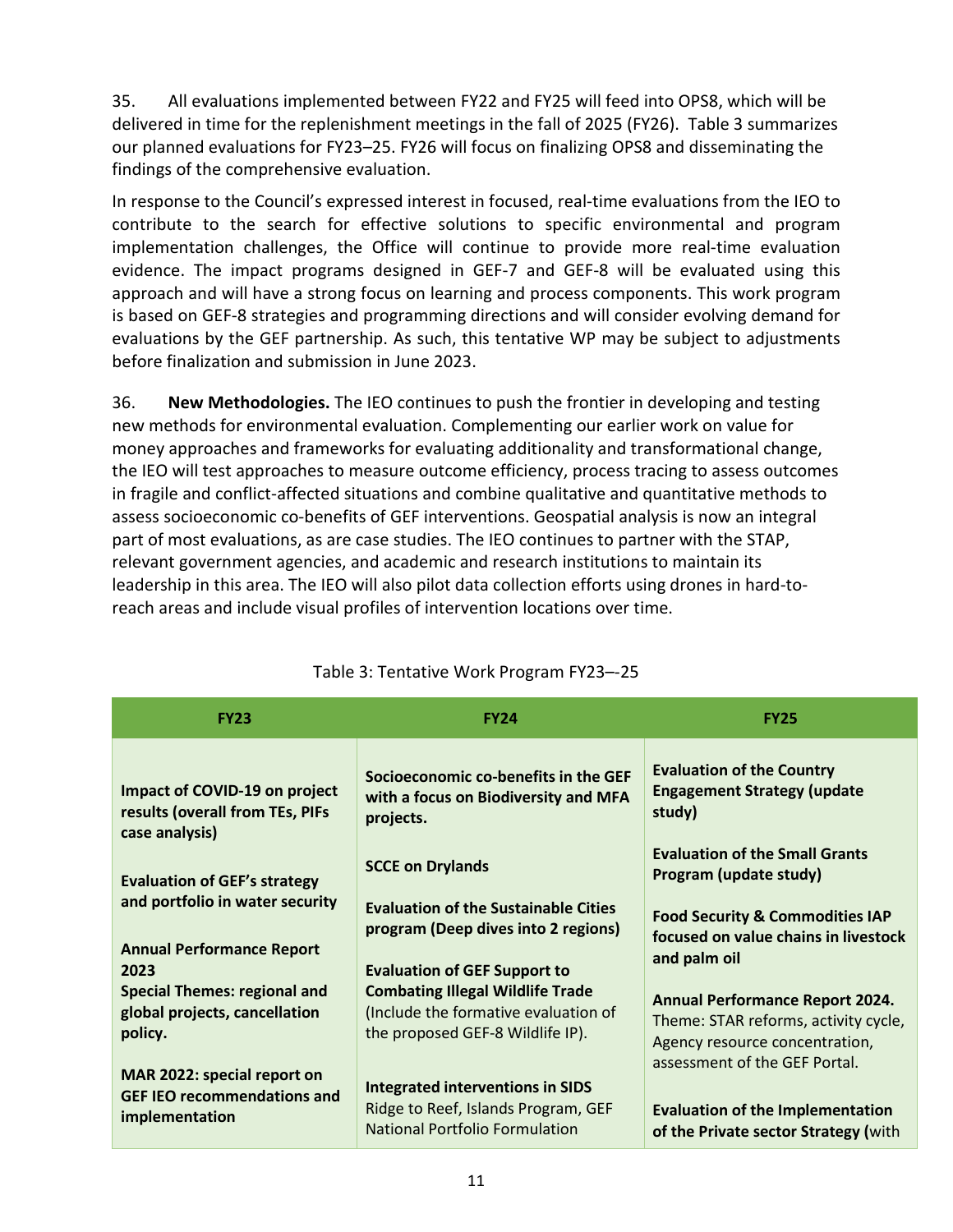| <b>Community-focused</b>                                                                                                                                                                                                                 | <b>Exercise, CPDP: Climate Proofing</b>                                                                                                                                                                          | a special focus on programs, and                                                                                                                                                                                                                                                                                                                                                                                                                                                                                              |  |  |
|------------------------------------------------------------------------------------------------------------------------------------------------------------------------------------------------------------------------------------------|------------------------------------------------------------------------------------------------------------------------------------------------------------------------------------------------------------------|-------------------------------------------------------------------------------------------------------------------------------------------------------------------------------------------------------------------------------------------------------------------------------------------------------------------------------------------------------------------------------------------------------------------------------------------------------------------------------------------------------------------------------|--|--|
| approaches in the GEF                                                                                                                                                                                                                    | Development in the Pacific.                                                                                                                                                                                      | progress on the NGI).                                                                                                                                                                                                                                                                                                                                                                                                                                                                                                         |  |  |
| <b>Assessment of early warning</b><br>and climate information<br>systems.                                                                                                                                                                | <b>LDCF/SCCF</b><br>2024 LDCF program evaluation<br>Focus on food security and health,<br>conflict, fragility and migration,<br>nature-based solutions, and early<br>warning and climate information<br>systems. | <b>Focal area assessment: Synthesis</b><br>report (portfolio and performance<br>by focal area -special themes include<br>clean and healthy oceans)<br><b>Formative Evaluation of the GEF-7</b><br>and GEF-8 Impact Programs<br><b>Governance of the GEF, including</b><br>structure of the partnership,<br>administrative processes,<br>decentralization, communications.<br><b>Eighth Comprehensive Evaluation</b><br>of the GEF (2022-2025)-June 2025<br><b>FINAL REPORT TO COUNCIL-</b><br><b>September 2025 (FY 2026)</b> |  |  |
|                                                                                                                                                                                                                                          |                                                                                                                                                                                                                  |                                                                                                                                                                                                                                                                                                                                                                                                                                                                                                                               |  |  |
| <b>Climate Change Mitigation -</b><br><b>Special themes (tbd)</b><br><b>Behavioral Change in GEF</b>                                                                                                                                     | Learning from Challenges - a case<br>study-based assessment of projects<br><b>Project efficiency in GEF</b>                                                                                                      | <b>Review of GEF Results Based</b><br>Management (data aggregation,<br>target setting, GEB monitoring)                                                                                                                                                                                                                                                                                                                                                                                                                        |  |  |
| <b>Interventions</b>                                                                                                                                                                                                                     | interventions.                                                                                                                                                                                                   | <b>Implementation of GEF Policies:</b><br>deep dive into Fiduciary Policy                                                                                                                                                                                                                                                                                                                                                                                                                                                     |  |  |
| <b>Guidance for incorporating</b>                                                                                                                                                                                                        | <b>Review of The Capacity-building</b>                                                                                                                                                                           |                                                                                                                                                                                                                                                                                                                                                                                                                                                                                                                               |  |  |
| <b>Environment into all UN</b><br>evaluations (jointly with UNEG)                                                                                                                                                                        | <b>Initiative for Transparency (CBIT)</b>                                                                                                                                                                        | <b>Review of Knowledge Management</b><br>in the GEF (assessment of the KM<br>strategy roll out)                                                                                                                                                                                                                                                                                                                                                                                                                               |  |  |
| <b>Evaluation of policy influence</b><br>interventions (expansion of<br><b>UNEG work)</b>                                                                                                                                                | <b>Evaluation of GEF Support to Nature</b><br><b>Based Solutions (NbS).</b>                                                                                                                                      | <b>LDCF/SCCF</b><br><b>LDCF/SCCF Annual Evaluation</b><br>Report 2025: Review of                                                                                                                                                                                                                                                                                                                                                                                                                                              |  |  |
| LDCF/SCCF<br><b>LDCF/SCCF Annual Evaluation</b><br>Report 2023: Review of<br>performance of completed<br>projects (outcomes,<br>sustainability, quality of<br>implementation, and M&E) and<br>special study on Early Warning<br>Systems. | LDCF/SCCF<br><b>LDCF/SCCF Annual Evaluation Report</b><br>2024: Special study on nature-based<br>solutions in LDCF/SCCF projects in<br>collaboration with the GEF Trust Fund<br>evaluation on this topic.        | performance of completed projects<br>(outcomes, sustainability, quality of<br>implementation, and M&E)                                                                                                                                                                                                                                                                                                                                                                                                                        |  |  |
| <b>Updated Guidance Document:</b><br><b>Evaluation in the LDCF/SCCF</b>                                                                                                                                                                  |                                                                                                                                                                                                                  |                                                                                                                                                                                                                                                                                                                                                                                                                                                                                                                               |  |  |